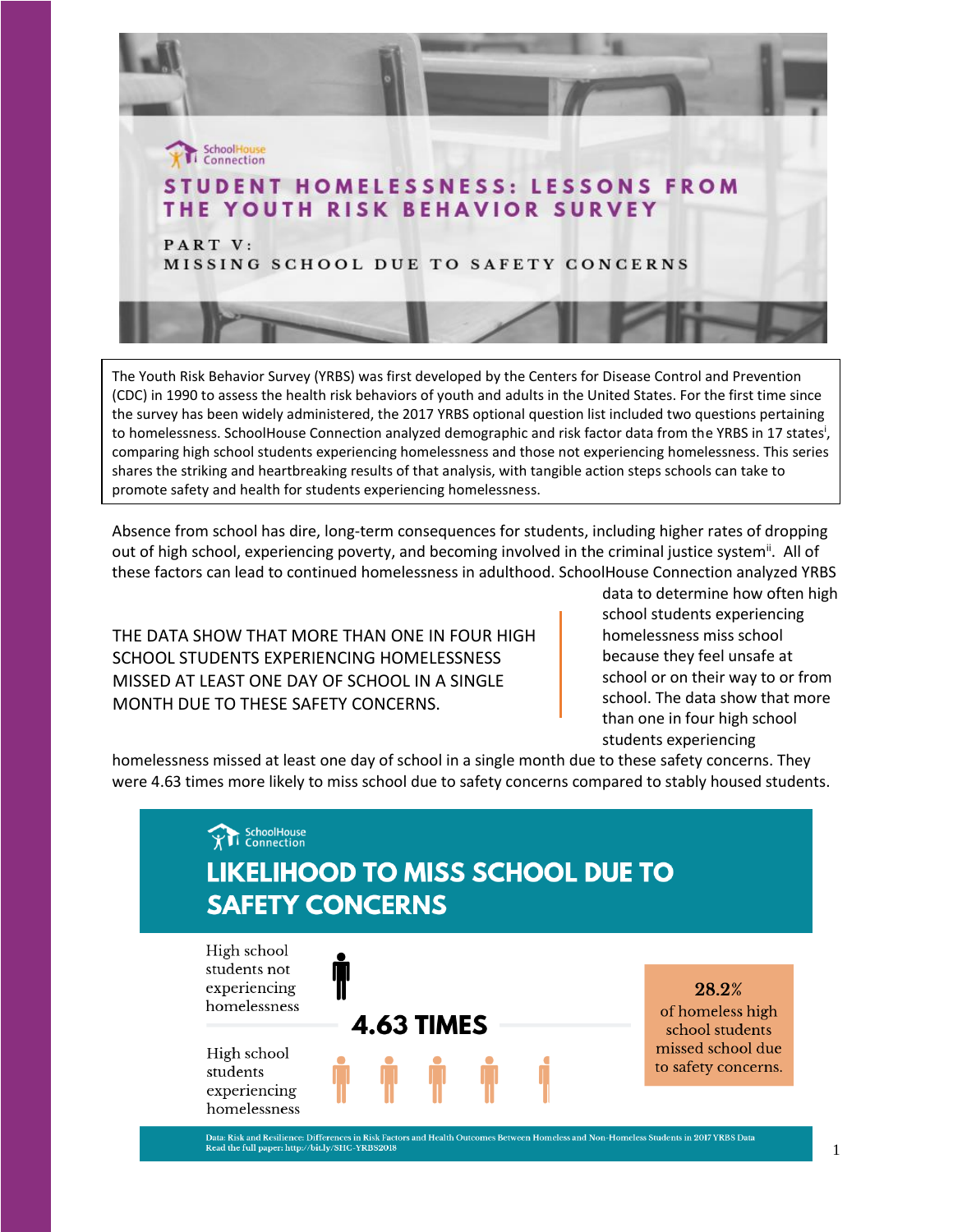There are many reasons students experiencing homelessness may feel unsafe. They may have to pass through dangerous neighborhoods on their way to and from school, particularly if they are staying in low-cost motels. A recent study by Johns Hopkins University found that Baltimore City public high school students whose commutes to school force them to walk through or wait in areas with higher violentcrime rates are more likely to miss school<sup>iii</sup>.

Students experiencing homelessness sometimes have long commutes when their temporary living situation is far from their original school. As a result, they may leave before sunrise in the morning and return after sunset, forcing them to navigate dangerous neighborhoods in the dark. Research from numerous studies have found human trafficking rates among youth and young adults experiencing homelessness ranging from 19% to 40%<sup>iv</sup>. In school, students experiencing homelessness are disproportionately bullied. Due to their trauma, they also may be even more vulnerable than other students to anxieties regarding school shootings and violence.

Schools can help students experiencing homelessness feel safe on their way to school and after they arrive, to help increase attendance.

## **Action Steps for Schools**

- 1. Adopt robust policies and practices t[o identify students experiencing homelessness.](https://www.schoolhouseconnection.org/tools-to-identify-students-experiencing-homelessness/) Educate teachers about warning signs that a student is experiencing homelessness or is at risk of becoming homeless. Students must be identified to receive critical supports, such as McKinney-Vento rights and services. These services include: immediate school enrollment, school stability, and transportation.
- 2. Help students feel safe at school.
	- Provide students experiencing homelessness with peer and adult mentors to help them adapt to a new school environment, make friends, and have a safe adult with whom to share concerns about safety.
	- Ensure students experiencing homelessness have access to school counselors and social workers whenever needed.
	- Provide McKinney-Vento liaisons, teachers, counselors, and social workers with sufficient time to build relationships with students and help address safety concerns.
	- Adopt and implement clear policies against bullying, harassment, and discrimination.
- 3. Help keep students safe on their commute to and from school.
	- Provide appropriate and safe transportation to and from the school of origin. If students must change buses, set up those connections so that two or more students wait for the connection together.
	- Provide students with safety equipment like reflective clothing and cell phones with data plans and calling minutes.
	- Help connect students to walking buddies and/or adult volunteers so they do not have to walk through dangerous neighborhoods alone.
- 4. Recognize socio-economic challenges which impact school attendance. Common reasons for homeless students missing school include: mobility and housing instability, transportation problems, taking care of younger siblings or elderly family members, working to help meet basic needs, and physical and mental health issues. Connect students and families with services to mitigate these challenges.